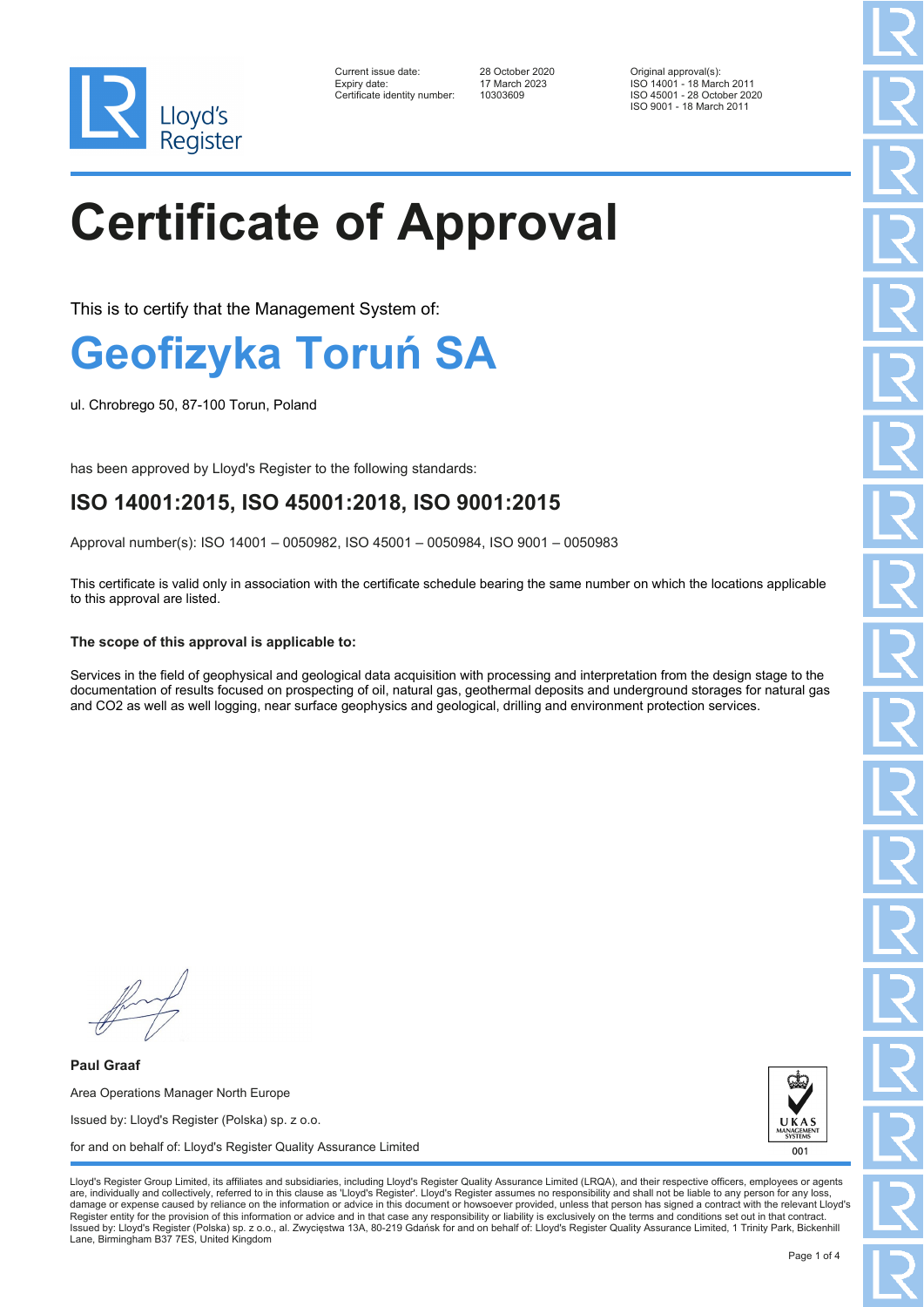

## **Certificate Schedule**

**Location Activities**

#### **Geofizyka Toruń SA**

ul. Chrobrego 50, 87-100 Torun, Poland

#### **ISO 14001:2015**

Services in the field of geophysical and geological data acquisition with processing and interpretation from the design stage to the documentation of results focused on prospecting of oil, natural gas, geothermal deposits and underground storages for natural gas and CO2 as well as well logging, near surface geophysics and geological, drilling and environment protection services.

#### **ISO 45001:2018**

Services in the field of geophysical and geological data acquisition with processing and interpretation from the design stage to the documentation of results focused on prospecting of oil, natural gas, geothermal deposits and underground storages for natural gas and CO2 as well as well logging, near- surface geophysics and geological, drilling and environment protection services.

#### **ISO 9001:2015**

Services in the field of geophysical and geological data acquisition with processing and interpretation from the design stage to the documentation of results focused on prospecting of oil, natural gas, geothermal deposits and underground storages for natural gas and CO2 as well as well logging, near surface geophysics and geological, drilling and environment protection services.

### **Baza Geofizyki Wiertniczej w Krośnie**

ul. Lotników 3, 38-400 Krosno, Poland

#### **ISO 14001:2015**

Services in the field of geophysical and geological data acquisition with processing and interpretation from the design stage to the documentation of results focused on prospecting of oil, natural gas, geothermal deposits and underground storages for natural gas and CO2 as well as well logging, near surface geophysics and geological, drilling and environment protection services.



Lloyd's Register Group Limited, its affiliates and subsidiaries, including Lloyd's Register Quality Assurance Limited (LRQA), and their respective officers, employees or agents are, individually and collectively, referred to in this clause as 'Lloyd's Register'. Lloyd's Register assumes no responsibility and shall not be liable to any person for any los damage or expense caused by reliance on the information or advice in this document or howsoever provided, unless that person has signed a contract with the relevant Lloyd's<br>Register entity for the provision of this informa Issued by: Lloyd's Register (Polska) sp. z o.o., al. Zwycięstwa 13A, 80-219 Gdańsk for and on behalf of: Lloyd's Register Quality Assurance Limited, 1 Trinity Park, Bickenhill Lane, Birmingham B37 7ES, United Kingdom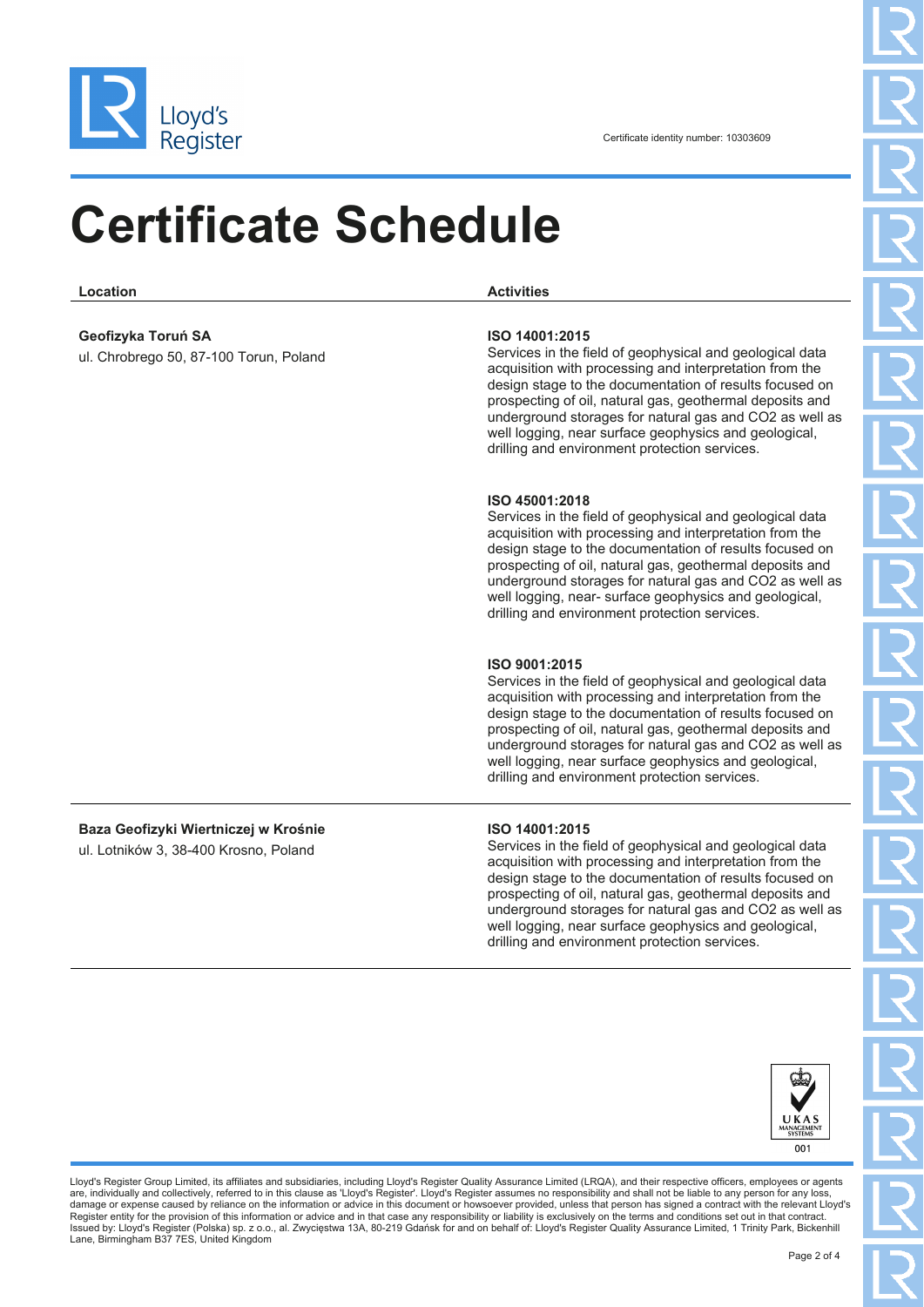

## **Certificate Schedule**

| Location                                                                                       | <b>Activities</b>                                                                                                                                                                                                                                                                                                                                                                                                                  |  |  |  |
|------------------------------------------------------------------------------------------------|------------------------------------------------------------------------------------------------------------------------------------------------------------------------------------------------------------------------------------------------------------------------------------------------------------------------------------------------------------------------------------------------------------------------------------|--|--|--|
|                                                                                                | ISO 45001:2018<br>Services in the field of geophysical and geological data<br>acquisition with processing and interpretation from the<br>design stage to the documentation of results focused on<br>prospecting of oil, natural gas, geothermal deposits and<br>underground storages for natural gas and CO2 as well as<br>well logging, near- surface geophysics and geological,<br>drilling and environment protection services. |  |  |  |
|                                                                                                | ISO 9001:2015<br>Services in the field of geophysical and geological data<br>acquisition with processing and interpretation from the<br>design stage to the documentation of results focused on<br>prospecting of oil, natural gas, geothermal deposits and<br>underground storages for natural gas and CO2 as well as<br>well logging, near surface geophysics and geological,<br>drilling and environment protection services.   |  |  |  |
| Baza Geofizyki Wiertniczej w Pile<br>Al. Powstańców Wielkopolskich 185, 64-920 Piła,<br>Poland | ISO 14001:2015<br>Services in the field of geophysical and geological data<br>acquisition with processing and interpretation from the<br>design stage to the documentation of results focused on<br>prospecting of oil, natural gas, geothermal deposits and<br>underground storages for natural gas and CO2 as well as<br>well logging, near surface geophysics and geological,<br>drilling and environment protection services.  |  |  |  |
|                                                                                                | ISO 45001:2018<br>Services in the field of geophysical and geological data<br>acquisition with processing and interpretation from the<br>design stage to the documentation of results focused on<br>prospecting of oil, natural gas, geothermal deposits and<br>underground storages for natural gas and CO2 as well as<br>well logging, near- surface geophysics and geological,<br>drilling and environment protection services. |  |  |  |
|                                                                                                |                                                                                                                                                                                                                                                                                                                                                                                                                                    |  |  |  |



Lloyd's Register Group Limited, its affiliates and subsidiaries, including Lloyd's Register Quality Assurance Limited (LRQA), and their respective officers, employees or agents are, individually and collectively, referred to in this clause as 'Lloyd's Register'. Lloyd's Register assumes no responsibility and shall not be liable to any person for any loss,<br>damage or expense caused by reliance on t Issued by: Lloyd's Register (Polska) sp. z o.o., al. Zwycięstwa 13A, 80-219 Gdańsk for and on behalf of: Lloyd's Register Quality Assurance Limited, 1 Trinity Park, Bickenhill<br>Lane, Birmingham B37 7ES, United Kingdom